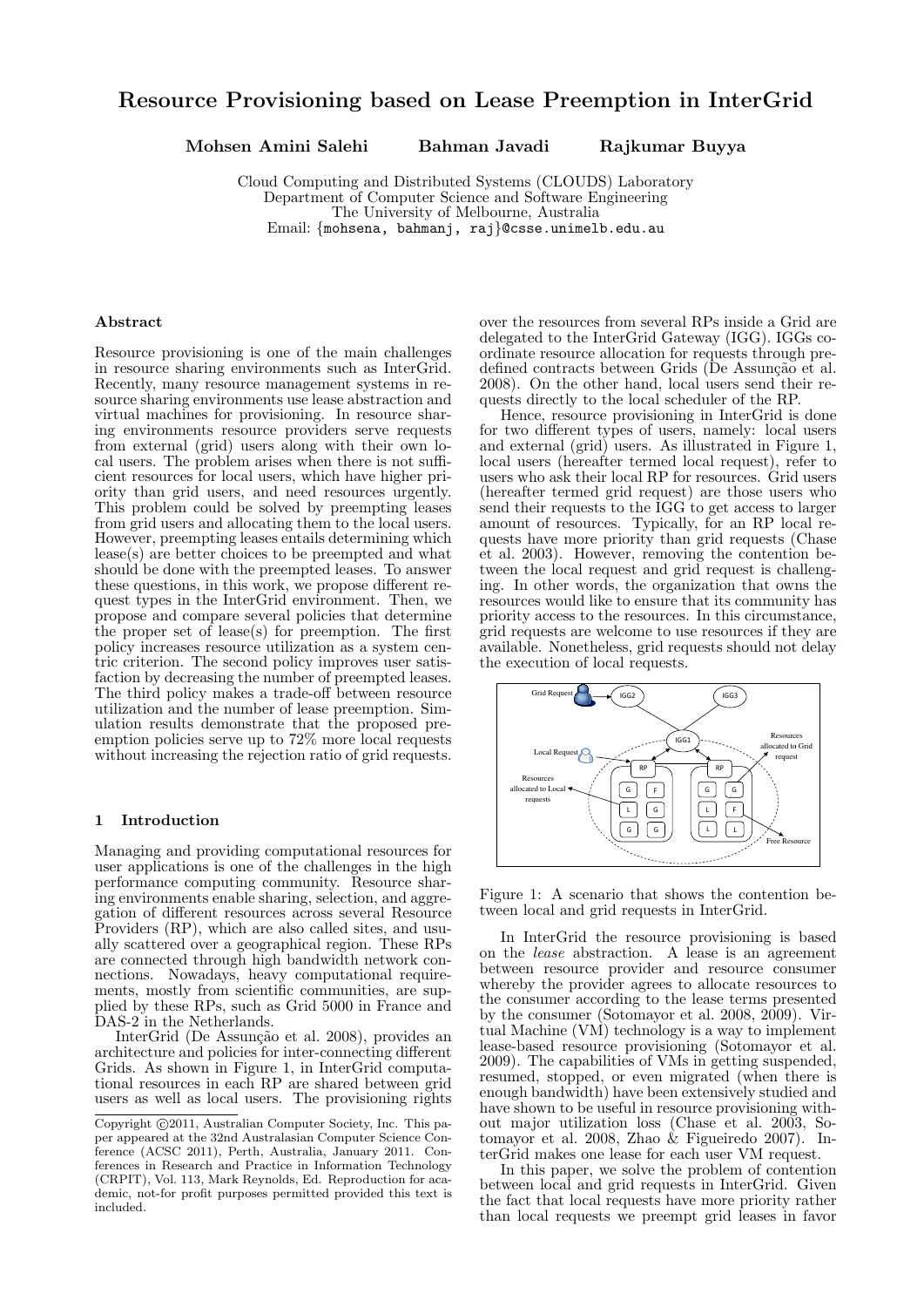of local requests. More specifically, we propose three policies to determine an appropriate set of leases for preemption. Finally, we make an appropriate decision for the preempted lease.

The rest of this paper is organized as follows: In Section 2, the problem we are investigating is discussed, then in Section 3 related research works are introduced. Proposed policies are described in Section 4 and detailed evaluations are mentioned in Section 5. Finally, conclusion and future works are provided in Section 6.

### 2 Problem Statement

As mentioned earlier, local requests have higher priority than grid requests in InterGrid. The problem we are dealing with in this paper is resource provisioning for local requests when existing resources have been allocated to grid requests and the rest of resources are not adequate to serve the local requests. In this situation, one solution is to preempt some of the leases allocated to grid users. However, there are some challenges in preempting leases.

The first challenge is that there are some restrictions in preempting leases. In fact, one difference between job-based resource provisioning and lease-based resource provisioning is that jobs can be preempted without notifying the user (job owner). Nevertheless, this is not the case for leases (Grit et al. 2007). Therefore, the first challenge is coming up with regulations in the lease terms to make lease preemption possible.

Moreover, making a proper decision for a preempted lease, given the characteristics of a resource sharing environment such as InterGrid, is challenging.

Since lease preemption has some side-effects, the second challenge we consider is how to minimize these side-effects. These side-effects and the challenge ahead are discussed over the next paragraphs.

In the case of job-based resource provisioning, many distributed systems do not provide the ability of preempting jobs (Snell et al. 2002). This is mainly because the operating system has to provide the security of not accessing files and data of the preempted processes. Additionally, since the operating systems mostly do not provide the checkpointing facilities, the preempted jobs have to be killed, which is a waste of resources (Snell et al. 2002). These problems are obviated by leveraging VMs in lease-based resource provisioning (Sotomayor et al. 2008). However, preempting leases and subsequently VMs is not free of cost and imposes time overhead to the system which is one of the side-effects of preemption.

Since the next time-slots are already reserved for other requests, preempting leases and allocating to new requests can potentially affect these reservations. Re-scheduling preempted leases and affected reservations are also side-effects of preempting leases. Preempting leases also makes grid users wait for a longer time to get their leases completed.

By getting lease preemption possible in an RP, there is a possibility that several leases have to be preempted to make sufficient vacant resources for a local request. Therefore, there are potentially several sets of candidate leases that can be preempted. In this paper each set of the candidate leases is termed a Candidate Set. However, selecting different candidate sets affects the amount of imposed overhead as well as the number of grid users who get affected by preemption.

These issues bring another challenge into the picture. The challenge is choosing the optimal candidate set for preemption in a way that minimizes the sideeffects of preempting leases.

In summary, there are two main challenges ahead:

- 1. How to make lease preemption possible and what are the potential decisions for preempted leases?
- 2. Which candidate set is a better choice for preemption? (Preemption policy)
- 3. We evaluate the impact of the proposed policies upon key performance metrics in a simulation environment.

Formal definition of the problem can be stated as follows:

- $L_i$ : Lease *i*.
- $R_i$ : Local request j
- $\tau(L_i) \in \{gridCancelable, gridSuspendable,$  $gridMigratable, gridNonPreemptable,$ localNonP reemptable}
- $v(x_i)$ : Number of VMs in the lease/request *i*.
- $h(L_i)$ : Overhead of preempting lease i.
- $p(L_i)$ : Category of lease i (local or grid) and defined as follows:

$$
p(L_i) = \begin{cases} 1 & \text{if grid request} \\ 0 & \text{if local request} \end{cases}
$$

According to the above definitions, candidate set  $m$ for allocating request  $R_j$  can be presented as follows:

$$
C_m: \{ \forall L_i \, | \, p(L_i) = 1 \, \& \, v(R_j) \le \sum_{i=1}^{N_m} v(L_i) \} \qquad (1)
$$

where  $N_m$  is the number of leases involved in candidate set  $C_m$ . If there are S candidate sets, then all candidate sets can be peresented as:

$$
A: \{C_m \, | \, 0 \le m \le S - 1\} \tag{2}
$$

Finally, a preemption policy can be presented as a function that selects an appropriate candidate set out of all candidate sets (i.e.,  $policy(A) = C_m$ ).

We believe that in an RP with many nodes and requests, selecting a proper candidate set for preemption is crucial and leads to significant reduction in preemption overhead time and increases user satisfaction. Although the problem we are investigating in this paper is in InterGrid context, it could be also applied to other lease-based Grid/Cloud resource providers where requests with higher priority (such as local or organisational requests) coexist with other requests.

#### 3 Related Work

Although preemption was not extensively studied in distributed computing previously (Snell et al. 2002), recently many researches have been undertaken in the area.

Haizea (Sotomayor et al. 2008) is a lease scheduler which schedules advanced reservation and best effort leases. Haizea preempts best effort leases in favor of advance reservation requests. In case of preempting a lease, Haizea just considers the preemptability of the lease. In other words, when there are several candidate sets to be preempted, Haizea does not have any specific policy to determine which candidate set is a better choice for preemption. In contrast, we propose and compare policies that determine which candidate set is a better choice for preemption. In Haizea, preempted leases are suspended and put in the queue to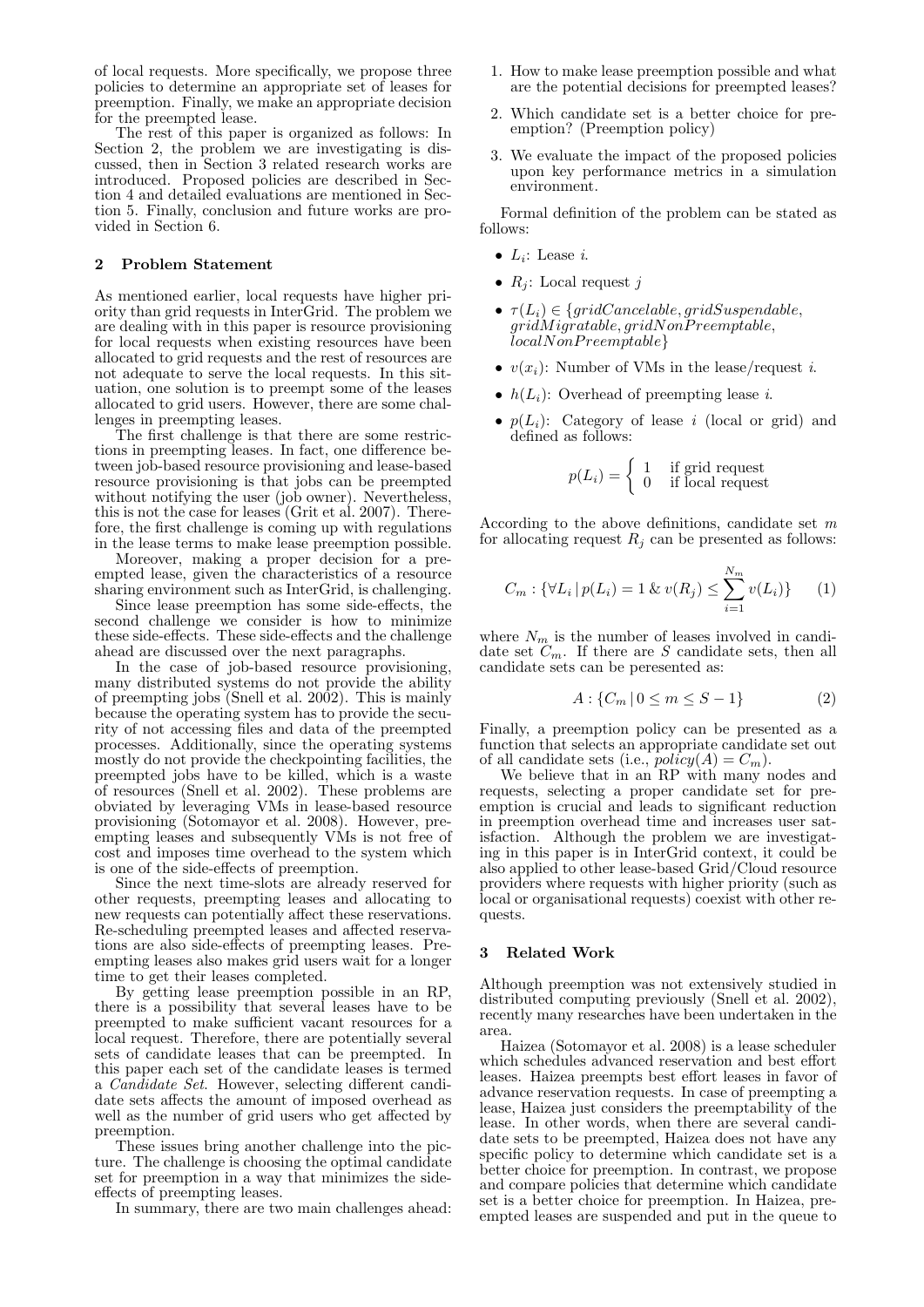be resumed in another available time-slot later. However, we consider a diversity of leases (Cancelable, Suspendable, Migratable, and non-preemptable) that gives the scheduler more options than just suspending the lease. Sotomayor et al. (Sotomayor et al. 2008, 2009) have directly mentioned that lease requests should be categorized and decided based on user-provided priorities. Therefore, our work can be considered as complementary for the research undertaken by Sotomayor et al..

In another research undertaken by Sotomayor et al. (Sotomayor et al. 2009), the overhead time imposed by preempting a lease (suspending and resuming a VM) is estimated. We use the same model to consider the overhead in our evaluations. This overhead should be taken into consideration in lease scheduling where some leases should be preempted in favor of other requests. The proposed model is based on the amount of memory that should be de-allocated, number of VMs mapped to each physical node, local or global memory used for allocating VMs, and the delay related to commands being enacted. In evaluation of the proposed preempting policies, we consider the overhead involved in preempting leases based on this model.

Walters et al. (Walters et al. 2008) introduced a preemption-based scheduling policy for batch and interactive jobs inside a cluster. In this work batch jobs are preempted in favor of interactive jobs. The authors introduce different challenges in preempting jobs including selecting a proper job to be preempted, how to checkpoint the preempted job, how to provision VMs, and how to resume the preempted job. Their preemption policy is based on weighted summation of several factors such as the time spent in the queue.

One difference of our work with Walters et al. is that our preemption policy is based on lease based resource provisioning, while Walter's research is based on job. Moreover, Walters et al. do not consider the circumstance that several jobs should be preempted to make room for the higher priority jobs. Another difference is that Walters et al. do not consider the impact of preemption on reservations in the queue. By contrast, our work considers both the running leases as well as reservations in the queue.

Kettimuthu et al. (Kettimuthu et al. 2005) focused on the impact of preempting parallel jobs in supercomputers for improving the average and worst case slow down of jobs. The authors also suggested a preemption policy, which is called Selective Suspension, where an idle job can preempt a running job if the suspension factor is adequately more than running job.

However, the authors do not specify which job should be preempted instead they decide when to do the preemption. The proposed policy is starvation free since it operates based on the response ratio of jobs.

Isard et al. (Isard et al. 2009) investigate the problem of optimal scheduling for data intensive applications such as Map-Reduce (Isard et al. 2009) on the clusters that computing and storage resources are close together. This work provides an example of Cancelable leases that can be terminated without any notification to the job owner. Achieving the optimal resource allocation, they propose a scheduling policy that preempts the currently running job in order to maintain data locality for a new job. Although the scheduling policy is based on job preemption, the authors do not discuss which job is selected to be preempted amongst several candidates.

Snell et al. (Snell et al. 2002) consider the impact of preemption on backfilling scheduling. They provide policies to select the set of jobs for preemption in a way that the jobs with higher priority jobs are satisfied and at the same time the utilization of resources increase. In this work the preempted job is restarted and rescheduled in the next available timeslot. Our work is different with Snell et al. from several aspects. Firstly, since we consider lease based resource provisioning, there are more choices for the preempted lease (such as suspended, migrated, etc). Secondly, Snell et al. recognize the best set of running jobs for preemption. However, in our contribution the preemption policy considers the best candidate set as well as the impact of preempting on the reservations made for the leases in the queue. The third difference is that Snell et al. does not consider the overhead of preempting jobs. In fact, by killing the preempted jobs they reduced the overhead to zero. Nonetheless, the computational power is wasted in that case.

## 4 Proposed Solution

### 4.1 Introducing Different Lease Types

To tackle challenges mentioned in Section 2, we should first make the preemption possible in lease terms agreed between resource provider and consumer. For that purpose, we introduce different request types in InterGrid. After reservation is done for a request, the "request type" is mapped to "lease type".

At the moment, a request issued by a user in InterGrid is composed of the following characteristics:

- Virtual Machine (VM) name needed by the user.
- Number of VMs needed.
- Ready time: the time that requested VMs should be ready.
- Wall time: duration of the lease.
- Deadline: the time that serving the request must be finished.

We extend the InterGrid request by adding the "request type" to it.

Considering the characteristics of a resource sharing environment, proposed request (lease) types give more choices to the scheduler rather than just suspending and rescheduling the preempted leases (Sotomayor et al. 2008). Based on the lease type, the scheduler determines how to schedule the lease and what to be done with a preempted lease.

Different request types we consider for requests in InterGrid are broadly classified as best effort and deadline constraint requests. More details of different request types are as follows:

- Best Effort-Cancelable: these requests can be scheduled at any time after their ready time. Leases of such type can be canceled without notifying the lease owner. Cancelable leases neither guarantee the deadline nor the wall time of the lease. Such leases are suitable for map-reducelike requests (Isard et al. 2009). Spot instances in Amazon  $EC2<sup>1</sup>$  are also another example of Cancelable leases. Cancelable leases impose the minimum overhead time at the time of preemption. This overhead is related to the time needed to terminate VMs allocated to the lease.
- Best Effort-Suspendable: leases of this type can be suspended at any time but should be resumed later. This type of lease guarantees the wall time of the lease but not in a specific deadline.

 $1$ http://aws.amazon.com/ec2/spot-instances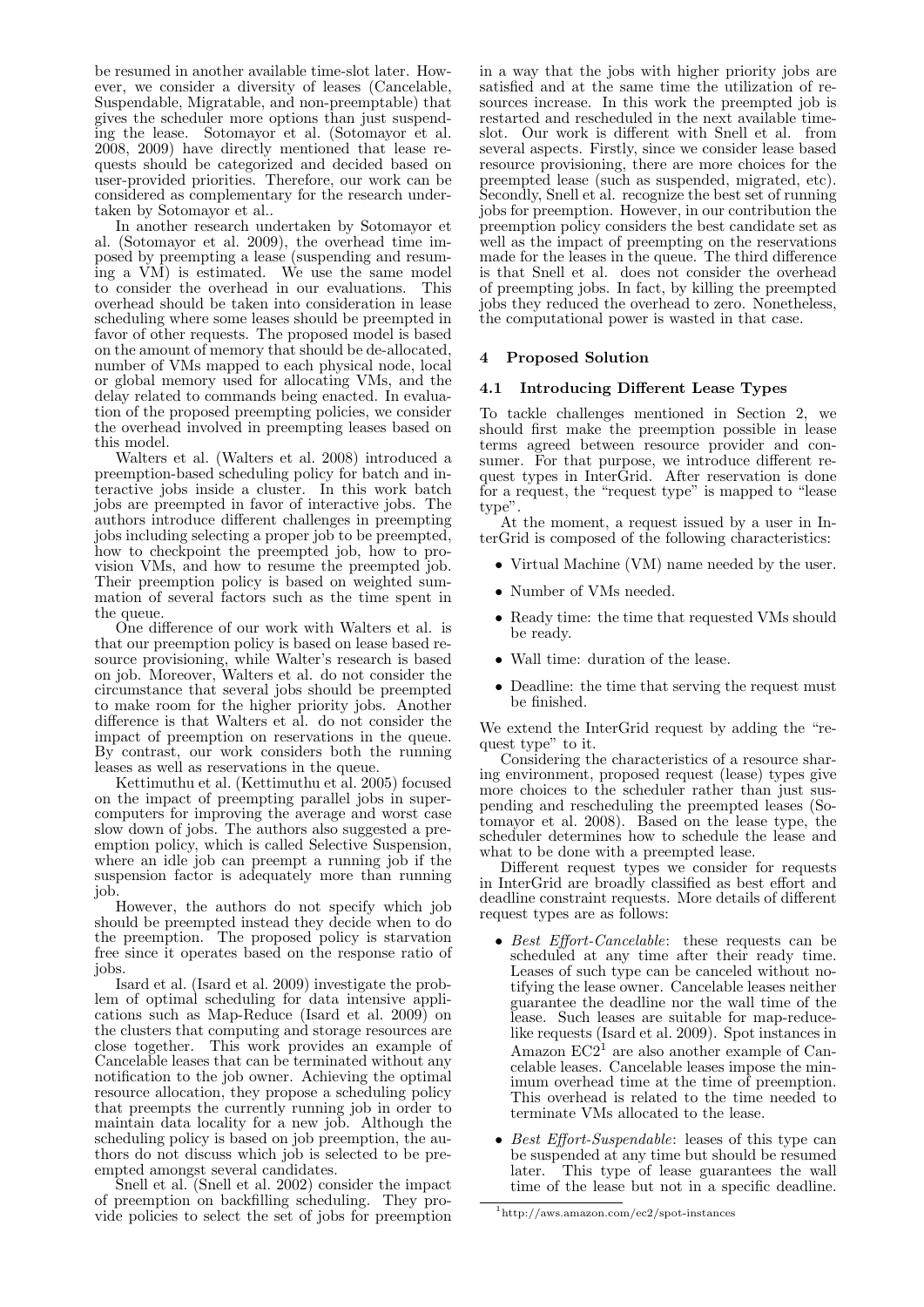Suspendable leases are flexible in start time and they can be scheduled at any time after their ready time. In the case of preemption, these leases should be rescheduled to find another free time-slot for the remainder of their execution. The overhead time of preempting a Suspendable lease is sum of the time needed to suspend a VM, reschedule the lease, and resume it later. Suspendable leases are suitable for Bag-of-task (BOT) and Parameter Sweep type of applications (Buyya et al. 2005).

- Restartable (Redirectable): In this case the preempted lease can be canceled and restarted in another Grid later on. In InterGrid IGGs can redirect requests to other Grids through peering adjustments (De Assunção et al. 2008). Restartable requests can be either best-effort or deadlineconstraint. In the former case, the wall time of the request and in the latter both wall time and deadline of grid request is gauranteed. However, we do not consider this type of grid leases in our preemption policies and leave this choice for the future work.
- Deadline Constraint-Migratable: These leases guarantee both the wall time and deadline of the lease. However, there is no guarantee that they will be run on a specific resource(s). In other words, there is always a chance for the lease to be preempted but it will be resumed and finished before its deadline, either on the same resource or on another resource. Nonetheless, migrating VMs involves VM transferring overhead. One solution to mitigate this overhead is migrating to another RP inside the same Grid of InterGrid which has a high bandwidth connection. Multiple reservation is also a conceivable strategy to serve such kind of leases (Sotomayor et al. 2008). We leave the details of migration issues involved as a future work. Migratable requests are needed by steerable applications (Costanzo et al. 2009). In these applications, which are already implemented in InterGrid, the workload can be migrated to more powerful sites to meet user constraints such as deadline (Costanzo et al. 2009).
- Deadline Constraint-Non-Preemptable: The leases associated with such requests cannot be preempted at all. These leases guarantee both deadline and wall time without being preempted during the lease. This type of lease is useful for critical tasks in workflows where some tasks have to start and finish at exact times to prevent delaying the execution of the workflow (Kwok & Ahmad 1996).

We assume that local requests are all deadline constraint non-preemptable. However, grid users can send all request types mentioned above. Different lease types correspond to different prices. Thus, users are motivated to associate their requests to different request types. Unarguably, the more flexible request type the less expensive the lease. However, we leave the market-oriented implications of the lease-based scheduling as a future work.

### 4.2 Preemption Policies

In this section we discuss policies for choosing the best candidate set for preemption.

As mentioned earlier, the scheduler in this system faces with two types of requests: grid requests and local requests.

If the scheduler receives a non-preemptable or Migratable grid request, the scheduler must determine

whether there are adequate free resources available for the requested wall time from the requested start time. If the request is found not to be possible, it will be rejected. Nonetheless, there is more flexibility for Suspendable and Cancelable requests. In fact, since such requests are not restricted to any specific deadline, the scheduler tries to find a vacant place for the requested wall time in any available time-slot.

If the scheduler cannot find any vacant resource for a local request, then the scheduler tries to make room for the local request by preempting the Suspendable, Cancelable, and/or Migratable leases that coincide with the local request's needed interval. Thus, leases that their preemption makes enough space for the local request are selected and form all candidate sets. Each candidate set contains a set of leases that their preemption makes enough space for an incoming local request. However, if resources are occupied by non-preemptable grid leases or leases from other local requests, then the local request inevitably gets rejected. Preemption policy in this situation determines the proper candidate set for preemption.

Choosing different candidate sets affects the number of VMs to be preempted, which turns out to present different time overheads. On the other hand, selecting different candidate sets leads to a different number of leases to be preempted, which adds more waiting time and, consequently, more grid user dissatisfaction.

We propose three preemption policies that result in different candidate sets to be preempted. They lead to a different amount of time overhead and a different number of leases to get preempted. One policy focuses on system centric criteria by trying to increase resource utilization. The second policy focuses on user centric criteria and tries to preempt fewer leases to make more user satisfaction. The third policy makes a trade-off between resource utilization and user satisfaction.

### 4.2.1 Minimum Overhead Policy (MOV)

As a system centric policy, this policy aims at maximizing resource utilization. Therefore, this policy tries to minimize the time overhead imposed to the underlying system by preempting a candidate set that leads to the minimum overhead. For this purpose the total overhead imposed to the system by each candidate set is calculated and a set with minimum overhead is selected. According to the notation we defined in Section 2, MOV policy can be presented based on Equation 3.

$$
MOV(A) = \min_{m=0}^{S-1} \{h(C_m)\}
$$
 (3)

The overhead time imposed by each candidate set varies based on the type of leases involved in that candidate set (Sotomayor et al. 2009). For Cancelable leases the overhead is the time needed to terminate the lease and shut down its VM(s). This time is usually much lower than the time needed for Suspending or Migrating leases (Sotomayor et al. 2009).

The overhead imposed by preempting a Suspendable lease includes the time needed to suspend and resume  $VM(s)$  plus a time for re-scheduling the remaining time of the lease. The estimation of these times has been carried out by Sotomayor et al. (Sotomayor et al. 2009). We use the same method to work out the overhead time imposed by preempting Suspendable leases. Therefore, the overhead of suspension is  $t_s = \frac{mem}{s}$  and resumption time is  $t_r = \frac{mem}{r}$ . Where mem is the amount of VM memory,  $s$  is the rate of suspending megabytes of VM memory per second,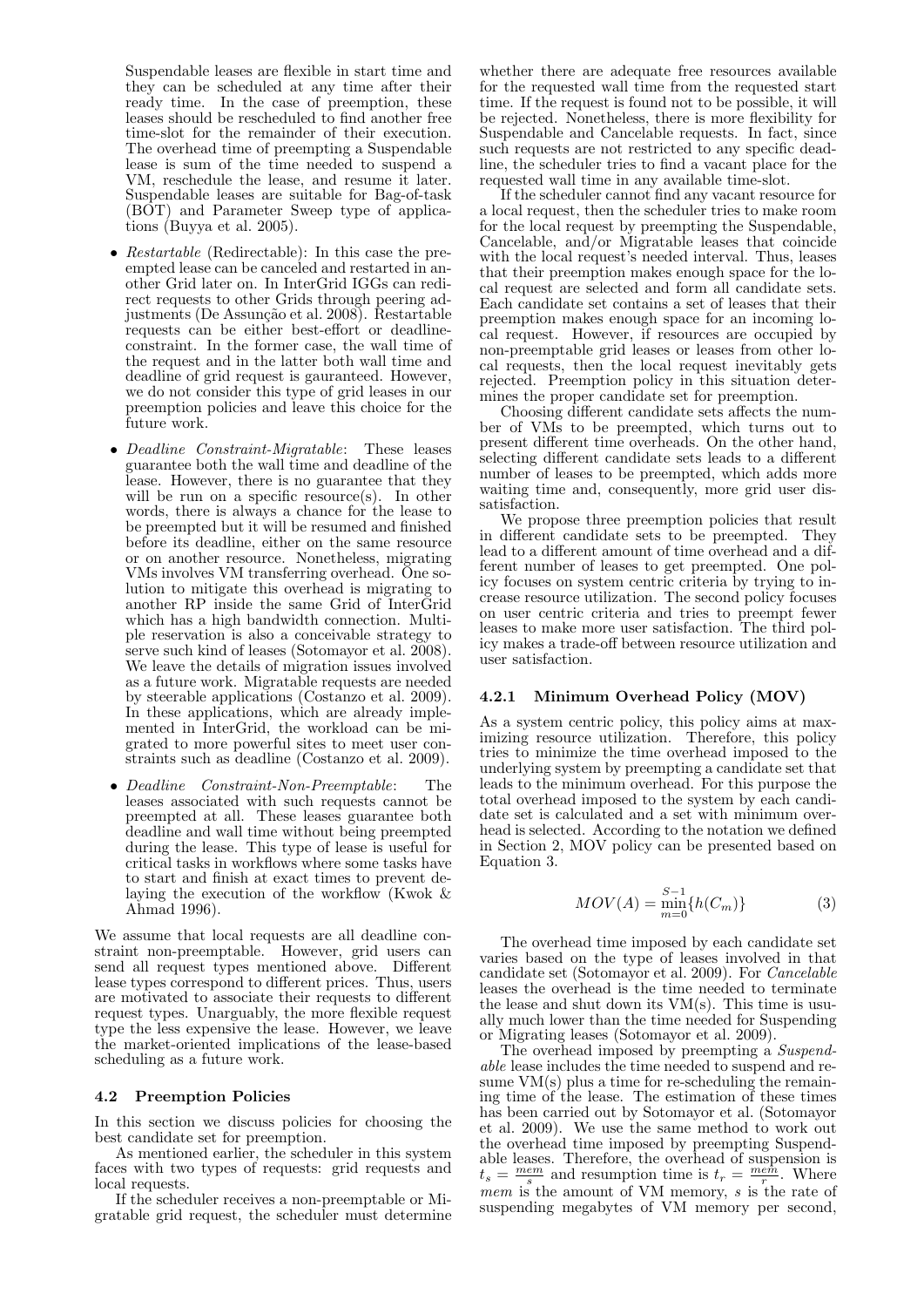and  $r$  is the rate of re-allocating megabytes of VM memory per second (Sotomayor et al. 2009). Preempting a Migratable lease enforces VM(s) transferring overhead in addition to the overheads mentioned for Suspendable leases (Zhao & Figueiredo 2007).

Since we consider a global file system, if there are several VMs in a lease  $(i.e., K)$ , then the preemption overhead time is multiplied by  $K$  (Sotomayor et al. 2009).

#### 4.2.2 Minimum Leases Involved Policy (MLIP)

Users do not like that their leases get affected by preemption. In fact, preempting leases makes longer waiting times for Suspendable and Migratable leases to get completed. In the case of Cancelable leases, preempting the lease results in terminating the lease. Therefore, as a user centric policy, MLIP tries to satisfy more users by preempting fewer leases.

In this policy a candidate set that contains minimum number of leases is selected from all the candidate sets. MLIP disregards the type of leases involved in a candidate set during decision making. Based on the notation introduced in Section 2, MLIP can be presented according to Equation 4.

$$
MLIP(A) = \min_{m=0}^{S-1} \{|C_m|\}
$$
 (4)

where  $|C_m|$  gives the number of leases involved (cardinality) in each candidate set  $C_m$ .

### 4.2.3 Minimum Overhead Minimum Lease Policy (MOML)

The two proposed policies mentioned earlier aim to either improve resource utilization (as a system centric criterion) or minimize the number of preempted leases (as a user centric criteria). However, in MOML we propose an approach that can fulfill both system and user centric criteria at the same time. This policy is depicted in Figure 2 and elaborated in Algorithm 1. In fact, MOML is a balance between MOV, which minimizes the imposed overhead, and MLIP, which attempts to minimize the number of requests affected by preemption.



Figure 2: Pre-selection and final selection steps of MOML policy.

According to Figure 2 and Algorithm 1, in MOML the selection of a candidate set is carried out in two steps. In the first step (pre-selection) all candidate sets which have a total overhead less than a certain threshold  $(\alpha)$  are pre-selected for the second step (lines 5 to 8 in Algorithm 1). The first step increases the tolerance of acceptable overhead in comparing with MOV. In the second step, to have fewer leases affected, a candidate set that contains minimum number of leases is selected(lines 9 to 11 in Algorithm 1).

Selecting a proper value for  $\alpha$  determines the behaviour of MOML policy. More specifically, if the

 $\alpha \rightarrow \infty$ , then MOML behaves the same as MLIP. On the other hand, if  $\alpha \to 0$ , then MOML behaves the same as MOV. Thus, to keep the trade-off between MOV and MLIP, we consider  $\alpha$  as the *median* value of the overheads (lines 1, 2, and 4 in Algorithm 1). By choosing  $\alpha$  = *median* we ensure that just half of the candidate sets that have lower overheads are considered in the second step for having a minimum number of leases.

|          | <b>Algorithm 1: MOML Preemption Policy.</b>                           |
|----------|-----------------------------------------------------------------------|
|          | <b>Input:</b> Candidate Sets<br><b>Output:</b> Selected Candidate Set |
|          | <b>1 foreach</b> candidate Set $\in$ Candidate Sets <b>do</b>         |
| $\bf{2}$ | $0$ verheads.Add(getOverhead( $candidateSet$ ));                      |
|          |                                                                       |
| 3        | $\min \leftarrow \infty$ ;                                            |
| 4        | $\alpha \leftarrow$ getMedian( <i>Overheads</i> );                    |
|          | 5 foreach candidate Set $\in$ Candidate Sets do                       |
| 6        | $ovhd \leftarrow$ getOverhead(candidateSet);                          |
| 7        | $NoLeases \leftarrow$ Cardinality ( <i>candidateSet</i> );            |
| 8        | if <i>ovhd</i> $\leq \alpha$ then                                     |
| 9        | if $\textit{NoLeases}$ < min then                                     |
| 10       | $selected \leftarrow candidateSet;$                                   |
| 11       | $min \leftarrow \textit{NoLeases};$                                   |
|          |                                                                       |
|          |                                                                       |
|          |                                                                       |

#### 5 Performance Evaluation

In this section we discuss different performance metrics considered, the scenario in which the experiments are carried out, and experimental results obtained from simulation.

### 5.1 Performance Metrics

Introducing different types of leases along with preemption policy are expected to affect different parameters, which are described over the next subsections.

### 5.1.1 Local and Grid Request Rejection Rate

The initial goal of this research is serving more local requests by preempting resources from grid leases. Therefore, as a result of our research, it is interesting for us to find out how efficient these preemption policies are in terms of serving more local requests.

The "local request rejection rate" is the fraction of local requests which are rejected, possibly because of allocating resources to non-preemptable grid requests or other local requests.

Additionally, we are interested to see if decreasing local request rejection rate comes with the cost of rejecting more grid requests. Grid Request Rejection Rate describes this metric and shows the percentage of grid requests that are rejected. The ideal case is that local request rejection rate is reduced without increasing the grid request rejection rate.

### 5.1.2 Resource Utilization

Time overhead is a side-effect of preempting leases that results in resource under-utilization. Therefore, we are interested to see how different preemption policies affect the resource utilization.

Resource utilization is defined according to the Equation 5.

$$
Utilization = \frac{computationTime}{totalTime} * 100
$$
 (5)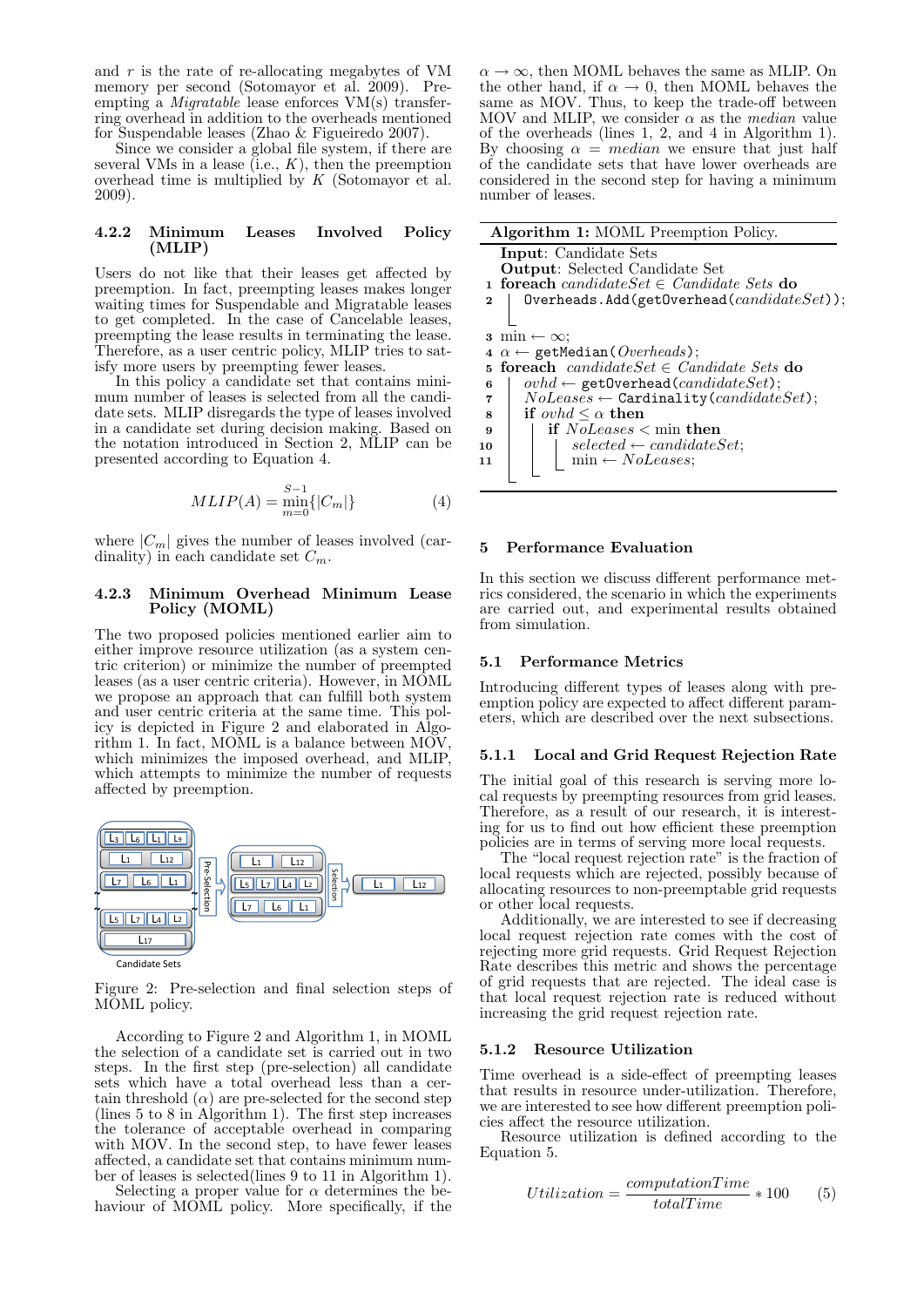Table 1: Detailed specifications of the generated workloads. |BE| stands for the number of best effort grid requests, |DC| stands for the number of deadline constraint grid requests, and |Local| stands for the number of local request.

| <b>Modified Parameter</b> | <b>Distribution</b>         | <b>Other Constant Parameters</b>                            |
|---------------------------|-----------------------------|-------------------------------------------------------------|
| Average No. VMs           | Two-stage uniform           | $ BE $ =1000, $ DC $ =1000,                                 |
|                           |                             | $Local  = 1000$                                             |
| No. BE Requests           | $\overline{\text{Uniform}}$ | Average No. VMs=4, $ DC  = 2000 -$                          |
|                           |                             | $ BE ,  Local  = 1000$                                      |
| No. DC Requests           | Uniform                     | Average No. VMs=4, $ BE  = 2000 -$                          |
|                           |                             | $ DC ,  Local  = 330$                                       |
| No. Local Requests        | Uniform                     | Average No. VMs=4, $ BE  =  DC  = (totalRequest - local)/2$ |
|                           |                             |                                                             |

Where:

$$
computationTime = \sum_{i=1}^{|\lambda|} v(l_i) \cdot d(l_i)
$$
 (6)

Where  $|\lambda|$  is the number of leases,  $v(l_i)$  is the number of VMs in lease  $l_i$ ,  $d(l_i)$  is the wall time of lease  $l_i$ .

### 5.1.3 Number of Lease Preemption

Preempting grid leases has different impacts on different lease types. For Suspendable and Migratable leases, preemption leads to increasing completion time. For Cancelable leases preemption results in terminating that lease. Since users of different lease types have distinct expectation from the system, it is not easy to propose a common criterion to measure user satisfaction. For instance, owners of Migratable leases expect to get their accepted and meet the deadline while owners of Suspendable leases like to have short waiting times. Nonetheless, in all types of leases grid users suffer from lease preemption. Therefore, to have a generic metric to measure the user satisfaction, we are interested to see the total number of preemptions resulted by different policies.

#### 5.2 Experimental Setup

We used a discrete event simulator to evaluate the performance of the preemption policies. These preemption policies are implemented in the context of InterGrid. In the experiments conducted, Lublin99 (Lublin & Feitelson 2001) has been configured to generate 3000 parallel jobs.

Lublin99 is the workload model based on the San Diego Super Computer (SDSC) Blue Horizon machine. Job traces collected from this supercomputer are publicly available and have been studied extensively in the past.

We consider a cluster with 32 nodes as an RP. We assume all nodes of the RP as single core with one VM. The maximum number of  $V\widetilde{M}(s)$  in generated requests is also 32.

We consider each VM of 1024 MB and a 100 Mbps network bandwidth. Hence, according to Section 4.2.1, in our experiments, suspension time  $(t_s)$ and resumption time  $(t_r)$  are 161 and 126 seconds respectively. The time overhead for migrating a VM with similar configuration is 160 seconds (Zhao & Figueiredo 2007).

We intend to study the behavior of different policies when they face workloads with different characteristics. More specifically, we study situations where workloads have:

- different number of VMs needed.
- different number of best effort grid requests (including Cancelable and Suspendable).
- different number of deadline constraint grid requests (including Migratable and Non-Preemptable).
- different number of local requests.

Each experiment is carried out on each of these workloads separately. To generate these workloads, we modify parameters of Lublin99's model. The way these workloads are generated and other detailed specifications of these workloads are described in Table 1.

### 5.3 Experimental Results

### 5.3.1 Local and Grid Request Rejection Rate

The primary goal of this paper is to show the impact of preempting grid leases to allocated resources to local requests. In Table 2, the mean difference of decrease in local requests rejection rate is reported along with a 95% confidence interval of the difference. We report the difference between rejection rate in two situations; First, when no preemption policy is used and second, when MOML is used as a preemption policy. Since all proposed preemption policies resulted in similar local and grid rejection rate we have just reported the result for MOML. We use a T-test to work out the mean difference between these two policies. To perform the T-test we have ensured that the distribution of difference is normal.

According to Table 2, local request rejection rate has statistically and practically significantly decreased by applying preemption in all cases. More importantly, this reduction in local request rejection rate has not been with the cost of rejecting more grid requests. Based on Table 2, it can be noted that in all experiments grid request rejection rate does not change significantly.

Based on this experiment, the maximum decrease in local request rejection rate occurs when the percentage of best effort grid requests is higher (second row in Table 2). In this circumstance, more local requests can be accommodated by preempting these best effort leases.

### 5.3.2 Resource Utilization

In this experiment we measure the resources utilization when different preemption policies are applied. As illustrated in all sub-figures of Figure 3, we explore the impact of altering workload parameters pointed out in Table 1 on resource utilization when different preemption policies are applied.

This experiment indicates that resource utilization increases almost linearly by increasing the average number of VMs in requests (Figure  $3(a)$ ). Although preempting best effort leases make some overhead, we can see in Figure 3(b) that increasing the number of best effort requests improves resource utilization;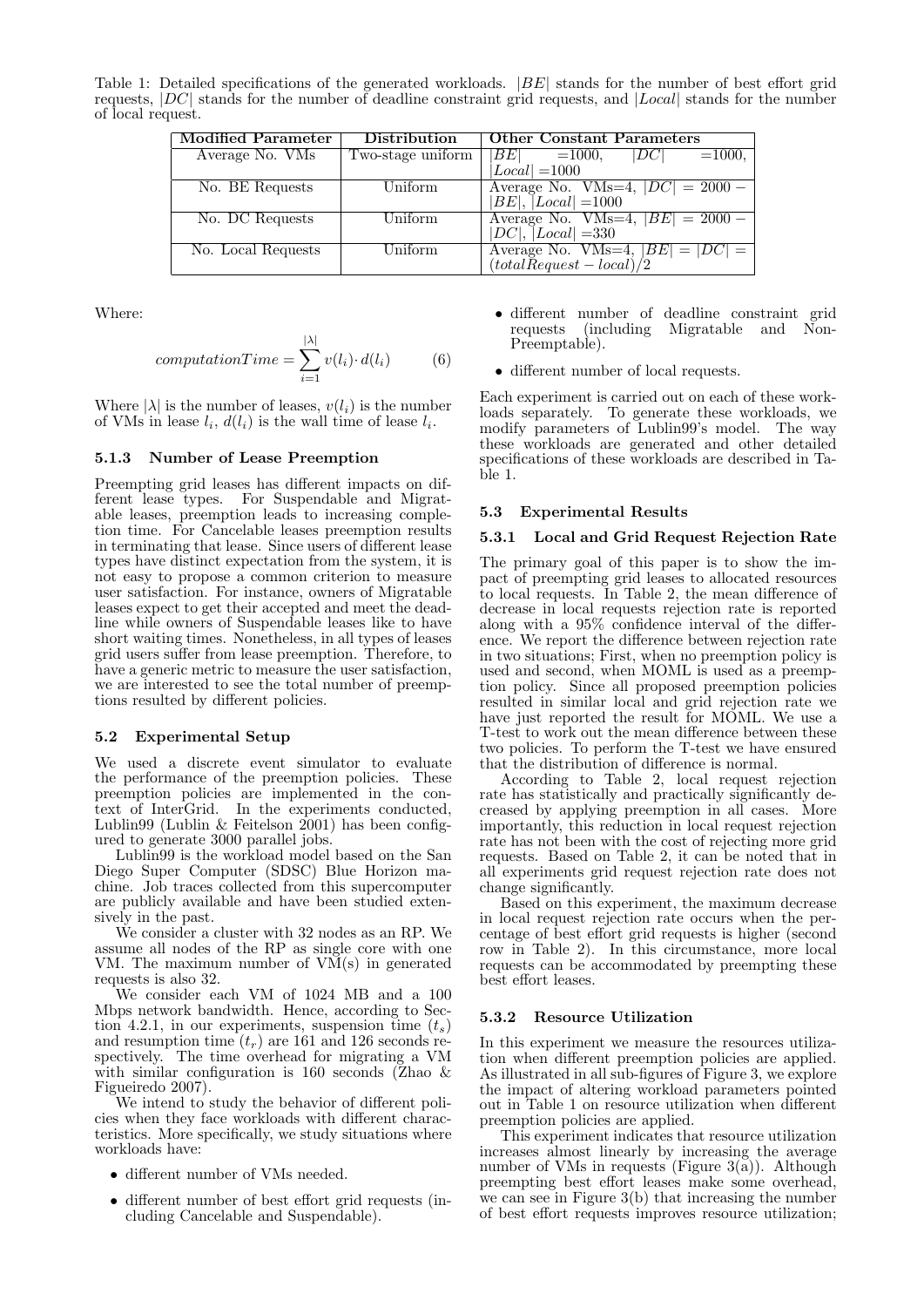Table 2: Mean difference and 95% confidence interval (CI) of decrease in local requests rejection rate and grid requests rejection rate as a result of applying preempting leases in an RP of InterGrid.

| Modified Parameter        | Rate     | Mean Decrease in Lo-   CI of Decrease in Local   Change in Grid Requests<br>cal Requests Rejection   Requests Rejection Rate | <b>Rejection Rate</b>             |
|---------------------------|----------|------------------------------------------------------------------------------------------------------------------------------|-----------------------------------|
| Average No. of VMs        | $55.1\%$ | $(47.2,62.9), P-Value<0.001$                                                                                                 | Equal                             |
| Percentage of BE Grid Re- | $72.0\%$ | $(51.1, 92.8), P-Value=0.001$                                                                                                | Not statistically<br>significant. |
| quests                    |          |                                                                                                                              | $P-Value=0.6$                     |
| Percentage of DC Grid     | $54.3\%$ | $(35.0, 73.7), P-Value=0.001$                                                                                                | Not statistically significant,    |
| Requests                  |          |                                                                                                                              | $P-Value=0.3$                     |
| Percentage of Local Re-   | $58.2\%$ | $(40.3, 75.9), P-Value<0.001$                                                                                                | Not statistically<br>significant. |
| quests                    |          |                                                                                                                              | $P-Value=0.6$                     |



(c)

(d)

Figure 3: Resource utilization results from different policies. This experiment was carried out by modifying (a) the average number of VMs, (b) the percentage of best effort grid requests, (c) the percentage of deadline constraint grid requests, and (d) the number of local requests.

however, after a certain percent (best effort>20%) resource utilization does not fluctuate significantly in different policies. The reason is that, allocating other (unused) time-slots to the preempted leases result in less resource fragmentation and therefore resource utilization does not decrease by increasing the percentage of the grids best effort requests.

In Figure 3(c), we can see that resource utilization increases by increasing the percentage of deadline constraint requests in all policies. However, there is a sharp decrease (from around 45% down to 38%) when  $40\%$  of requests are deadline constraint. In fact, in this point there are many best effort and deadline constraint requests in the system at the same time. Hence, more preemption occurs and subsequently more overhead is imposed to the system. We can conclude that the system would result in minimum utilization when 40% of requests are deadline constraint and the rest are best effort.

By increasing the number of local requests the number of preemption and subsequently the amount of overhead increases. Therefore, as we can see in Figure  $3(d)$ , by increasing the number of local requests, resource utilization decreases almost linearly in all policies.

In all sub-figures of Figure 3 it can be observed that MOV result in better utilization comparing with the other policies. However, in a few points (e.g., 40 in Figure  $3(b)$ ), MOV has slightly less utilization than MOML. This happens mainly because of the resource fragments that occur at scheduling time which leads to resource under-utilization. Sub-figures of Figure 3 also demonstrates that resource utilization MOML lies between MLIP and MOV.

# 5.3.3 Number of Lease Preemptions

In this experiment we investigate the number of grid leases that get preempted by applying different preemption policies.

From Figure 4(a) we can infer that, in general, larger leases (i.e. leases with more number of VMs) lead to fewer of preemptions. In fact, in this situation fewer of leases are needed to be preempted to make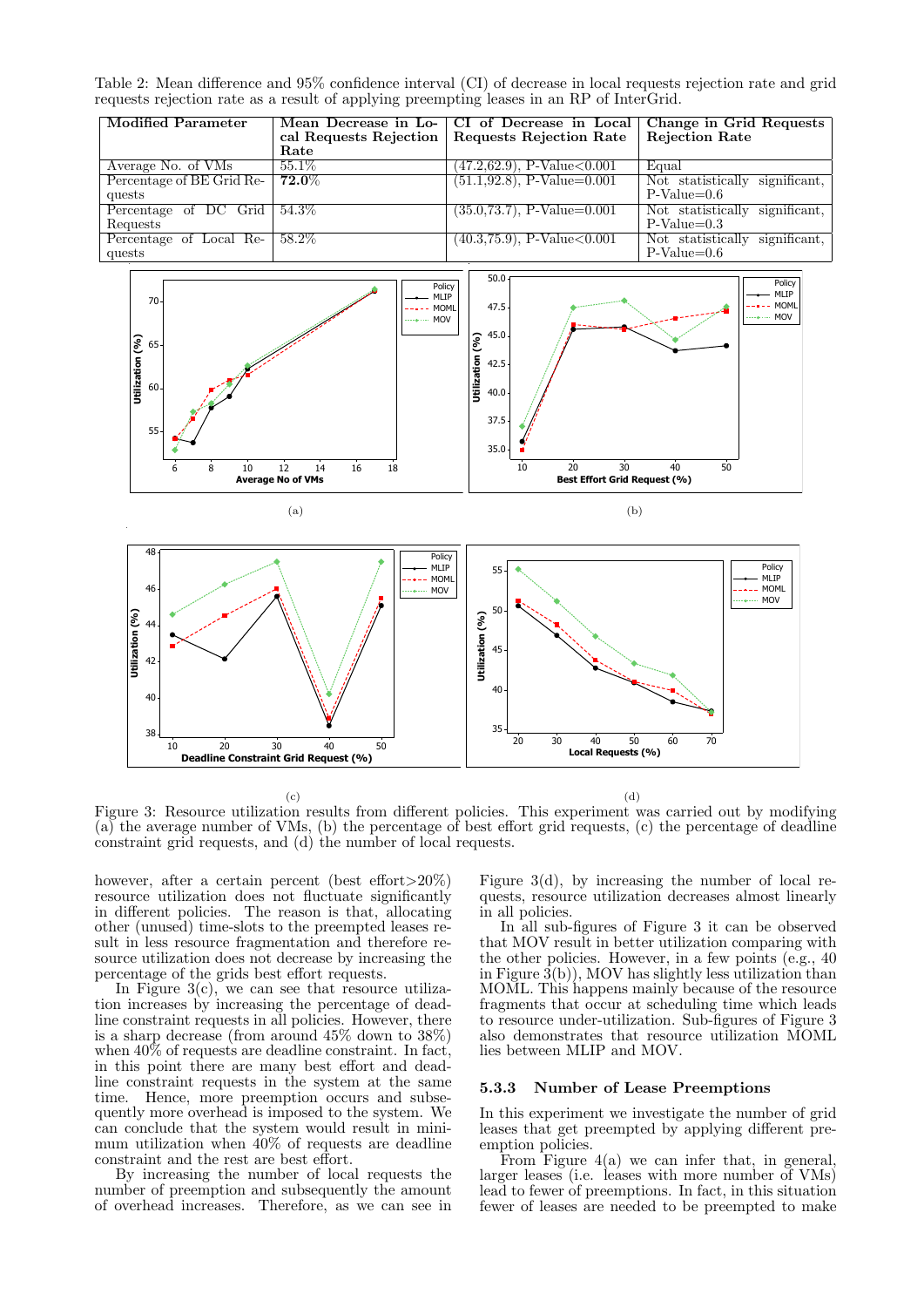

Figure 4: Number of lease preemption resulted from different policies by changing (a) the average number of VMs, (b) percentage of best effort grid requests, (c) percentage of deadline constraint grid requests, and (d) the number of local requests.

room for incoming local requests.

Figure 4(b) shows that by increasing the number of best effort grid requests the number of preemptions increases almost linearly. For a lower percentage of best effort grid requests (percentage best effort<30%), MOML behaves similar to MOV, however, after that point MOML approaches to MLIP. The reason is that when the number of Suspendable leases is high, the likelihood of having a candidate set with minimum number of leases and not large overall overhead is high. Thus, MOML and MLIP approach each other.

In Figure  $4(c)$ , the number of preemptions does not vary significantly when the percentage of deadline constraint grid requests is increased. However, when the percentage of deadline constraint grid requests exceeds 40% the number of preemptions drops sharply (from around 1000 to 500). In fact, best effort grid requests result in an excessive number of preemptions and therefore, when the proportion of deadline constraint requests increases, the number of preemptions decrease significantly.

Figure  $\tilde{4}(d)$  demonstrates that the number of preemptions increases by increasing the number of local requests in all policies almost linearly.

As illustrated in all sub-figures of Figure 4, most of the time MLIP results in a minimum number of preemptions and MOML operates between MLIP and MOV. The only exceptions are in points 7, 8 of Figure 4(a) where MLIP makes more preemptions rather than MOV and MOML. We believe that on these points MLIP has preempted some leases which had short wall times. Therefore, after preemption they are allocated in a close time-slot and again these leases are preempted by MLIP.

#### 6 Conclusion and Future Work

In this research we explored how local requests of an RP can get access to occupied resources in InterGrid. For this purpose we leveraged preempting grid leases in favor of local requests. We proposed different types of leases plus different policies to decide which lease(s) are better choices for preemption. More specifically, we investigated three policies for lease preemption. MOV as a policy that improves system utilization, MLIP that results in fewer preemption and increasing user satisfaction, and MOML which makes a trade-off between resource utilization and user satisfaction.

We observed that preempting leases substantially decrease the rejection of local requests (up to 72% with  $95\%$  CI: $(51.1, 92.8)$  without increasing grid requests rejection rate. These results are the same for all proposed preemption policies. We also noticed that MOV performs better in terms of resource utilization in comparing with other policies. On the other hand, MLIP is a better policy in the sense that it preempts fewer leases and therefore causes more user satisfaction. MOML is a policy which satisfies both resource utilization and the user at the same time.

Although the problem we are investigating in this paper is in InterGrid context, it could be also applied to other lease-based Grid/Cloud resource providers where requests with higher priority (such as local or organisational requests) coexist with other requests.

In the future, we plan to extend the current work by considering circumstances where there is a dependency between leases. Furthermore, we are interested in scenarios where local requests are also from different types (e.g. local Suspendable and local Migratable).